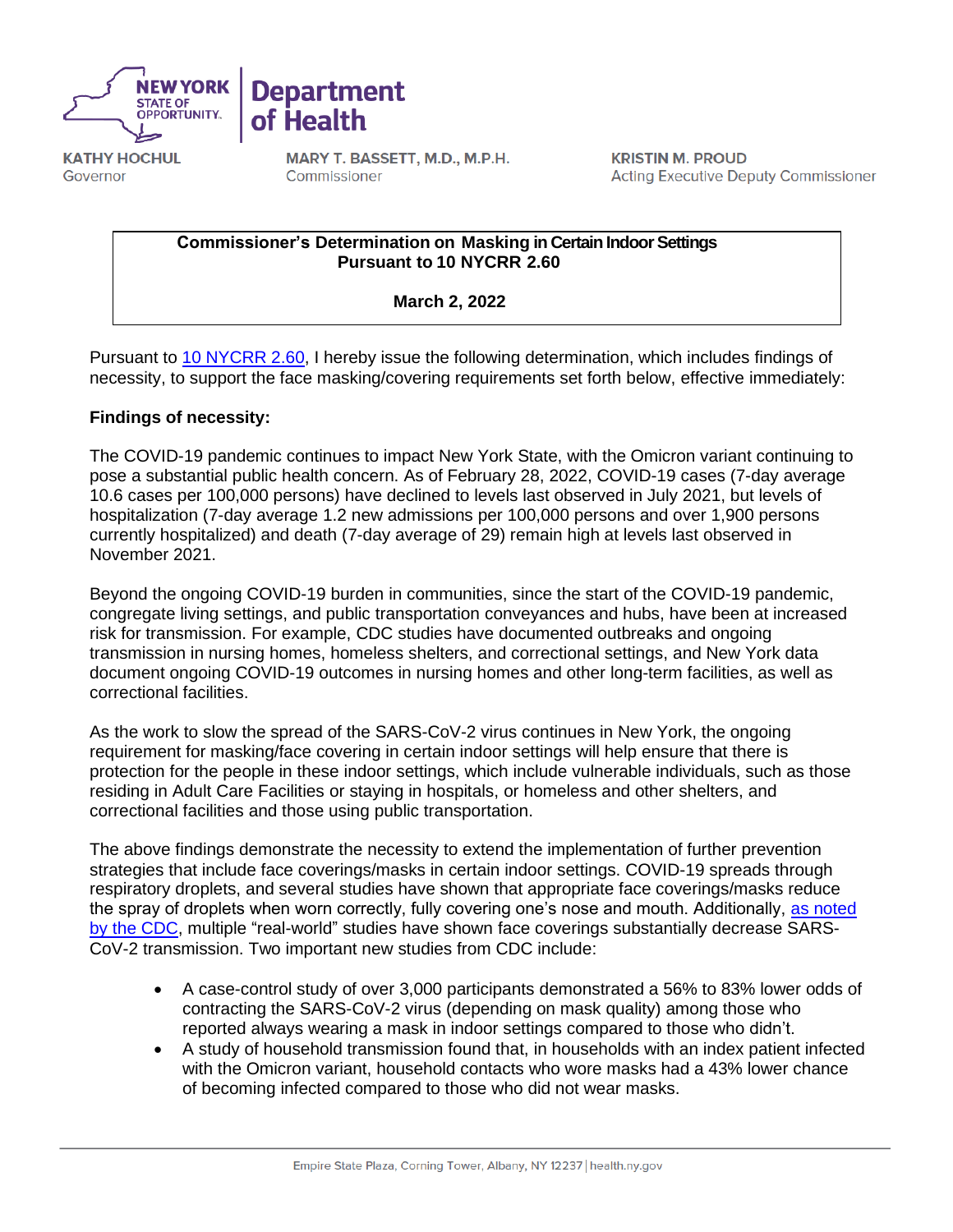Further, as also reported by the CDC, research supports that there are no significant health effects or changes in oxygen or carbon dioxide levels from mask wear.

Properly wearing an appropriate mask is an effective measure to protect against the transmission of the COVID-19 virus, including its variants. While the Omicron-related surge continues to decline dramatically, the statewide number of COVID cases remains high and the number of hospitalizations continues to be a potential stress to the healthcare system. Although the percentage of New Yorkers who are fully vaccinated and boosted continues to increase at a slow rate, coverage levels alone may not adequately curb the spread of the Omicron variant or substantially reduce infection risk in these indoor settings.

Accordingly, based on the foregoing findings of necessity, I hereby issue the following masking requirements:

## **Face Covering/Masking Requirements<sup>1</sup>**

- 1. Healthcare settings:
	- a. *Personnel:* After careful review and consideration of [CDC recommendations f](https://www.cdc.gov/coronavirus/2019-ncov/hcp/infection-control-after-vaccination.html)or face masks in healthcare settings regulated by the Department, I hereby adopt such recommendations, imposing them as requirements, where applicable. Accordingly, all personnel, regardless of vaccination status, in a healthcare setting (i.e., facilities or entities regulated under Articles 28, 36 and 40 of the Public Health Law) shall wear an appropriate face mask in accordance with applicable CDC exceptions, until this determination is modified or rescinded.
	- b. *Visitors to Healthcare Facilities:* After careful review and consideration of [CDC](https://www.cdc.gov/coronavirus/2019-ncov/hcp/infection-control-after-vaccination.html)  [recommendations,](https://www.cdc.gov/coronavirus/2019-ncov/hcp/infection-control-after-vaccination.html) all visitors two years of age and older and able to medically tolerate a face covering/mask shall be required to wear a face covering/mask in health care facilities, regardless of vaccination status, subject to applicable CDC exceptions, and until this determination is modified or rescinded.

### 2. Adult care facilities (ACFs) regulated by the Department:

- a. Personnel: After careful review and consideration of the core principles for infection control to protect the health and safety of both fully vaccinated and unvaccinated residents, all ACF personnel, regardless of vaccination status, shall wear an appropriate face mask if providing direct medical care and at a minimum, a cloth face covering by other staff in such settings, in accordance with any applicable CDC exceptions, until this determination is modified or rescinded.
- b. Visitors: After careful review and consideration of [CDC Recommendations,](https://www.cdc.gov/coronavirus/2019-ncov/prevent-getting-sick/about-face-coverings.html) all visitors, who are two years of age and older and able to medically tolerate a face covering/mask shall be required to wear a face covering/mask in such setting, subject to CDC exceptions, and until this determination is modified or rescinded.

### 3. Correctional facilities and detention centers:

a. Incarcerated/Detained Persons and Staff: After careful review and consideration of [CDC](https://www.cdc.gov/coronavirus/2019-ncov/community/correction-detention/guidance-correctional-detention.html)  [recommendations](https://www.cdc.gov/coronavirus/2019-ncov/community/correction-detention/guidance-correctional-detention.html) for face coverings/masks, all incarcerated/detained Persons and staff shall wear an appropriate face covering/mask when social distancing cannot be maintained, and in accordance with applicable CDC exceptions (e.g., eating and sleeping),until this determination is modified or rescinded.

<sup>1</sup> Nothing in this determination shall be interpreted as inconsistent with the Americans with Disabilities Act (ADA), workplace safety guidelines, or applicable federal regulations.